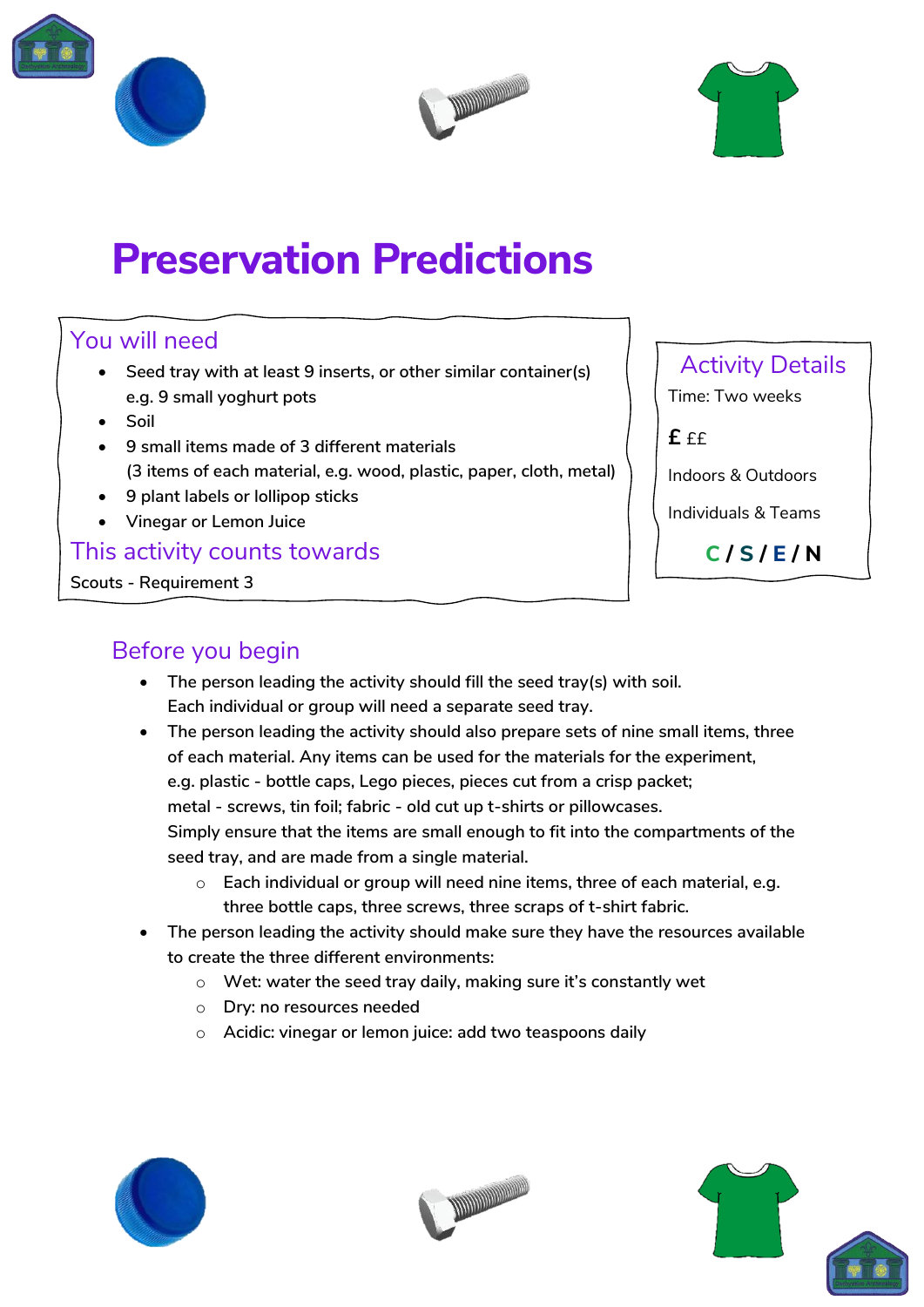





## **Activity**

- **1. The young people take a photograph, draw a picture or write down what the three different materials look like at the start of the experiment.**
- **2. They then create the labels, indicating on each a material and an environment, e.g. 'plastic bottle top, dry'. Each material will experience all three environments (dry, wet or acidic).**
- **3. Place the nine items into the seed tray, one at a time and making sure the labels are placed at the same time, so that they don't get mixed up. See the picture below.**



- **4. The dry environments are now ready. Leave them as they are.**
- **5. Carefully add water to all the wet environments, making sure the soil is completely soaked through. Ensure that no water goes into the other six compartments.**
- **6. Carefully add two teaspoons of vinegar to the acidic environment**
- **7. Now leave the experiment for two weeks. Each day, add a little water to the wet environments to ensure that they stay wet, and add two teaspoons of vinegar to the acidic environments to maintain the acidity.**
- **8. After two weeks, the Scouts remove the nine items from the tray, keeping track of which environment they were in. An easy way to do this is by drawing a grid on a large sheet of paper, and placing an item with its label in each square.)**
- **9. Compare the three items made of the same material. What effects did the different environments have on the material?**
- **10. Compare the three different items from the same environment. What effects did the environment have on the different materials?**
- **11. Finally, compare all nine items to how they looked at the beginning of the experiment.**
- **12. Record your findings by drawing, writing or photographing the items.**